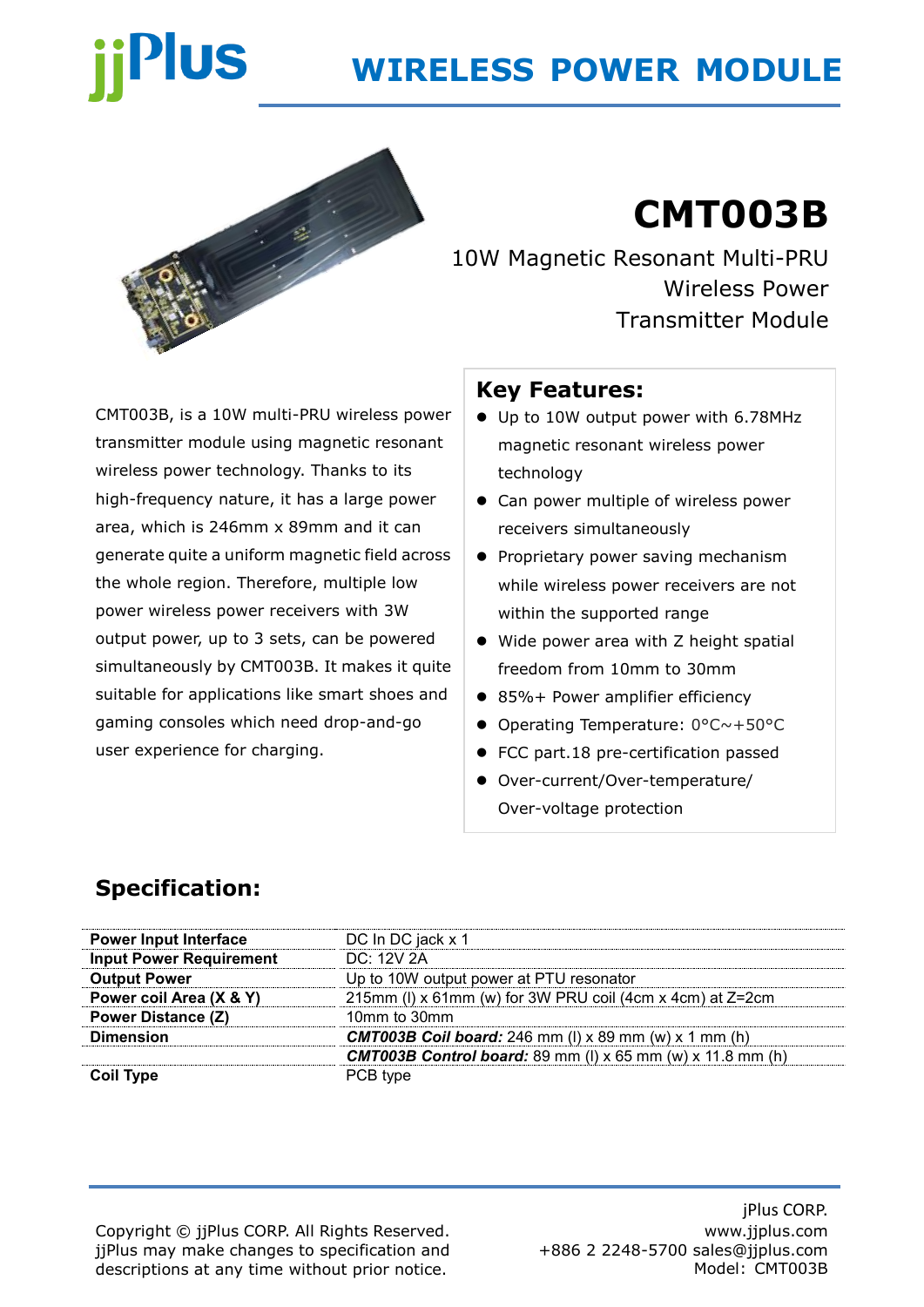

## **Electrical Specification:**

| Item           | <b>Characteristics</b>                   | <b>Condition</b>                                                                      | Min.  | Typ. | Max.           | <b>Units</b>    |
|----------------|------------------------------------------|---------------------------------------------------------------------------------------|-------|------|----------------|-----------------|
| $\mathbf 1$    | Input Voltage                            |                                                                                       | 11    | 12   | 13             | Voltage         |
| $\overline{2}$ | Rated input current                      |                                                                                       |       |      | $\overline{2}$ | Amp             |
| 3              | Maximum Resonator<br><b>Output Power</b> |                                                                                       |       |      | 10             | Watt            |
| 4              | <b>Operating Frequency</b>               |                                                                                       | 6.765 | 6.78 | 6.795          | <b>MHz</b>      |
| 5              | Power amplifier<br>efficiency            | PTU resonator<br>output power at<br>10W                                               |       | 85   |                | %               |
| 6              | <b>Standby Power</b>                     |                                                                                       |       | 1.5  |                | Watt            |
| $\overline{7}$ | <b>Operating Ambient</b><br>Temperature  | PTU resonator<br>output power at<br>10W                                               | 0     |      | 50             | $^{\circ}$ C    |
| 8              | <b>Operating Humidity</b>                |                                                                                       | 10    |      | 90             | %               |
| 9              | <b>Storage Temperature</b>               |                                                                                       | $-40$ |      | 70             | $\rm ^{\circ}C$ |
| 10             | <b>Storage Humidity</b>                  |                                                                                       | 10    |      | 90             | %               |
| 11             | <b>Charging Distance</b>                 | Coil surface to PRU<br>Coil surface<br>(Under 3W)                                     | 10    | 20   | 30             | mm              |
| 12             | Over Temperature<br>Protection (OTP)     | Over Temperature<br>Protection under<br>Ambient<br>temperature (25<br>°C +/-3 °C) @3W |       | 90   |                | $^{\circ}$ C    |

Copyright © jjPlus CORP. All Rights Reserved. jjPlus may make changes to specification and descriptions at any time without prior notice.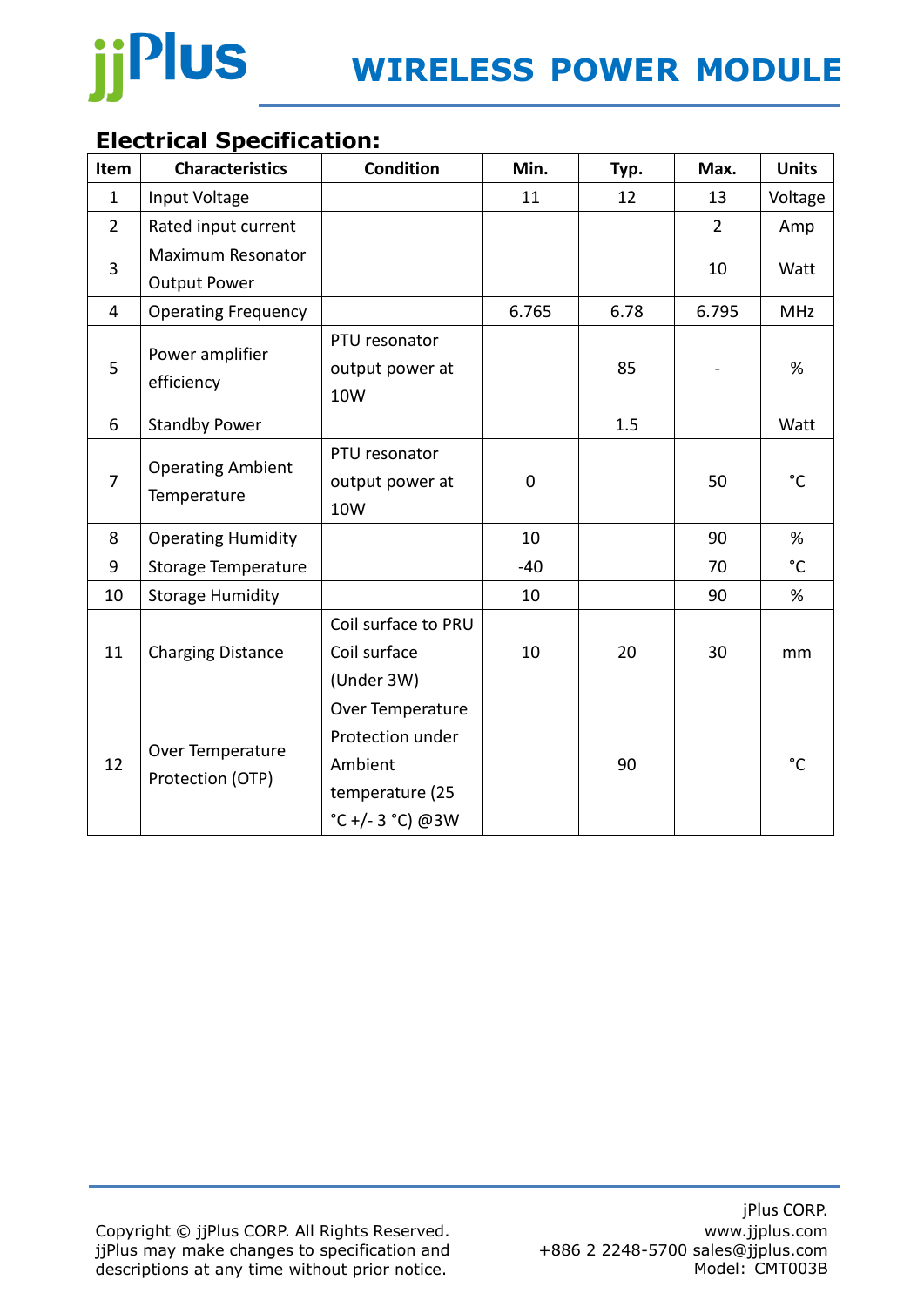# **Plus**

## **Environmental Specification:**

#### ⚫ **Operating Condition:**

| Temperature range: | $0^{\circ}$ $\sim$ +50 $^{\circ}$ $\sim$ |
|--------------------|------------------------------------------|
| Humidity:          | $10\%$ ~ 90 %                            |

#### ⚫ **Storage Condition:**

| Temperature range: | $-20^{\circ}$ C ~ +70 $^{\circ}$ C |
|--------------------|------------------------------------|
| Humidity:          | $10\%$ ~ 90 %                      |

### **LED indicators: CMT003B PTU**



Copyright © jjPlus CORP. All Rights Reserved. jjPlus may make changes to specification and descriptions at any time without prior notice.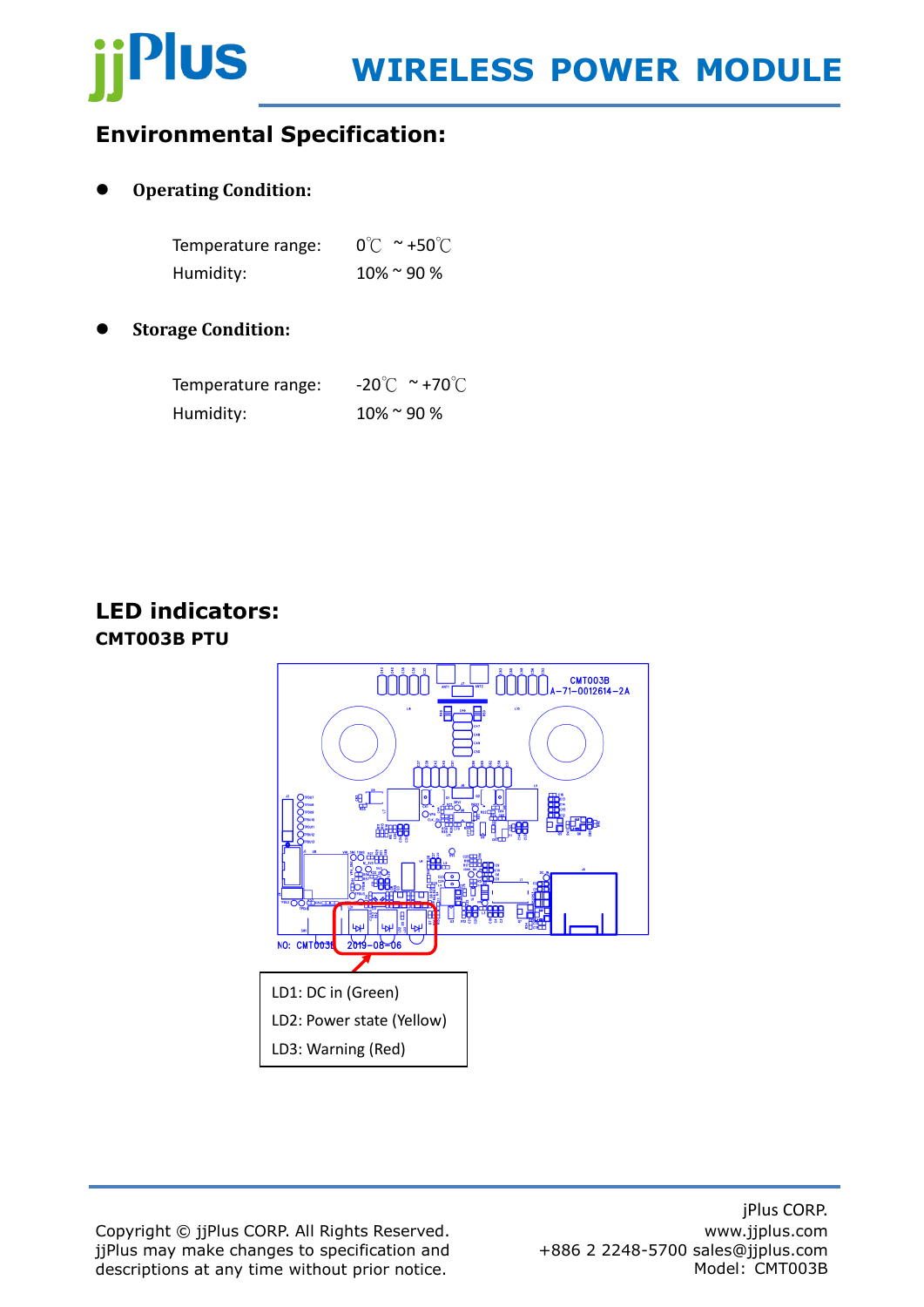# Plus

# **WIRELESS POWER MODULE**

### **Mechanical Specification:**

**Coil board Dimension** 246 mm (l) x 89 mm (w) x 1 mm (h)

**Control board Dimension** 89 mm (l) x 65 mm (w) x 11.8 mm (h)









Copyright © jjPlus CORP. All Rights Reserved. jjPlus may make changes to specification and descriptions at any time without prior notice.

jPlus CORP. www.jjplus.com +886 2 2248-5700 sales@jjplus.com Model: CMT003B